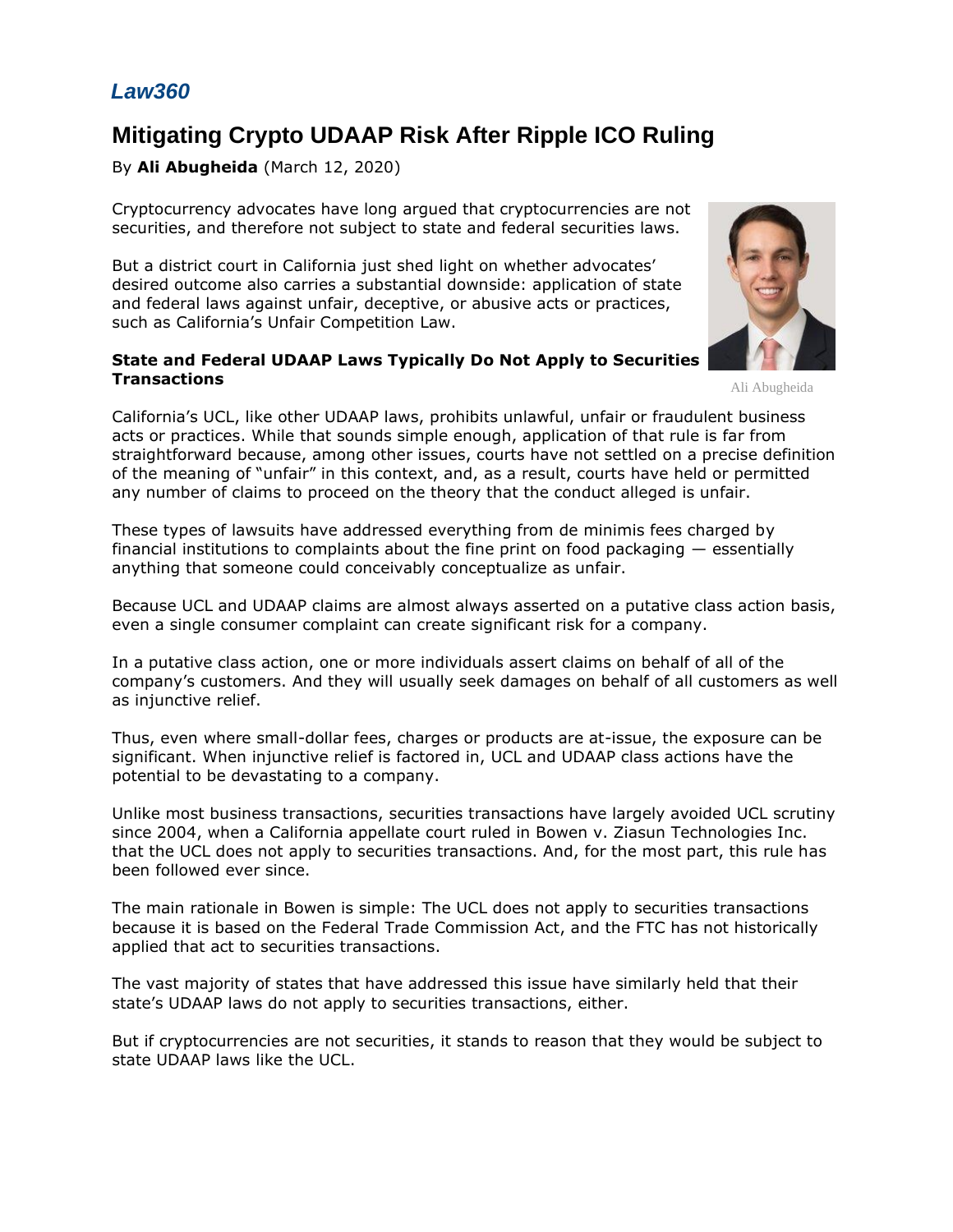#### **California Federal District Court Holds That California's UDAAP Laws May Apply to Cryptocurrency Transactions**

On Feb. 26, in a consolidated class action matter called In re: [Ripple Labs Inc.](https://www.law360.com/companies/ripple-labs-inc) Litigation, the [U.S. District Court for the Northern District of California](https://www.law360.com/agencies/u-s-district-court-for-the-northern-district-of-california) was the first to consider whether cryptocurrency transactions are subject to UDAAP laws.[1]

In its motion to dismiss, Ripple argued that the plaintiffs' UDAAP claims should be dismissed pursuant to Bowen because the plaintiffs asserted that XRP, Ripple's cryptocurrency, is a security under state and federal law.

The court recognized the holding in Bowen, but declined to extend its applications to all cryptocurrencies holding that cryptocurrency transactions may be subject to UDAAP laws in the event that the cryptocurrency is determined not to be a security.

The court's ruling in the Ripple matter is a significant one. If, as many maintain, cryptocurrencies are not securities, then they will likely be subject to UDAAP laws. And, as discussed above, putative class actions based on alleged UCL violations are among the most common and expensive types of lawsuits.

With the Ripple Labs ruling, there may be a significant uptick in putative class actions targeting the cryptocurrency industry, especially those based in California, which may be burdensome and costly to defend.

#### **What to Do if UDAAP Laws Apply to Cryptocurrency Transactions: Three Tips for Mitigating UDAAP Risk**

While it is difficult to anticipate and prevent the filing of lawsuits or government enforcement actions based on alleged UDAAP violations, there are a few ways to mitigate against a potential UDAAP class action.

#### *1. Review and Update Account Agreements/Terms of Service*

Because UDAAP claims are often based on language in a consumer agreement — such as an account agreement or a company's terms of service — cryptocurrency providers should review any consumer agreements they may have to ensure that (1) any account charges are clearly and adequately identified and described in the agreement, and (2) the agreement accurately describes the provider's current business practices.

Addressing these issues will mitigate against a consumer's claim that he or she was deceived by an inaccurate agreement.

#### *2. Review Marketing Materials and Practices*

Likewise, providers should review their marketing materials and practices to ensure that any claims made in advertisements or elsewhere, including social media, are clear, accurate and sufficiently supported.

Providers should pay special attention to any marketing materials that consumers may inevitably see as part of their experience with the company. For example, if consumers must sign up or purchase services through the provider's website, the provider should review its website to ensure that any claims it makes are accurate and that appropriate disclosures are provided.